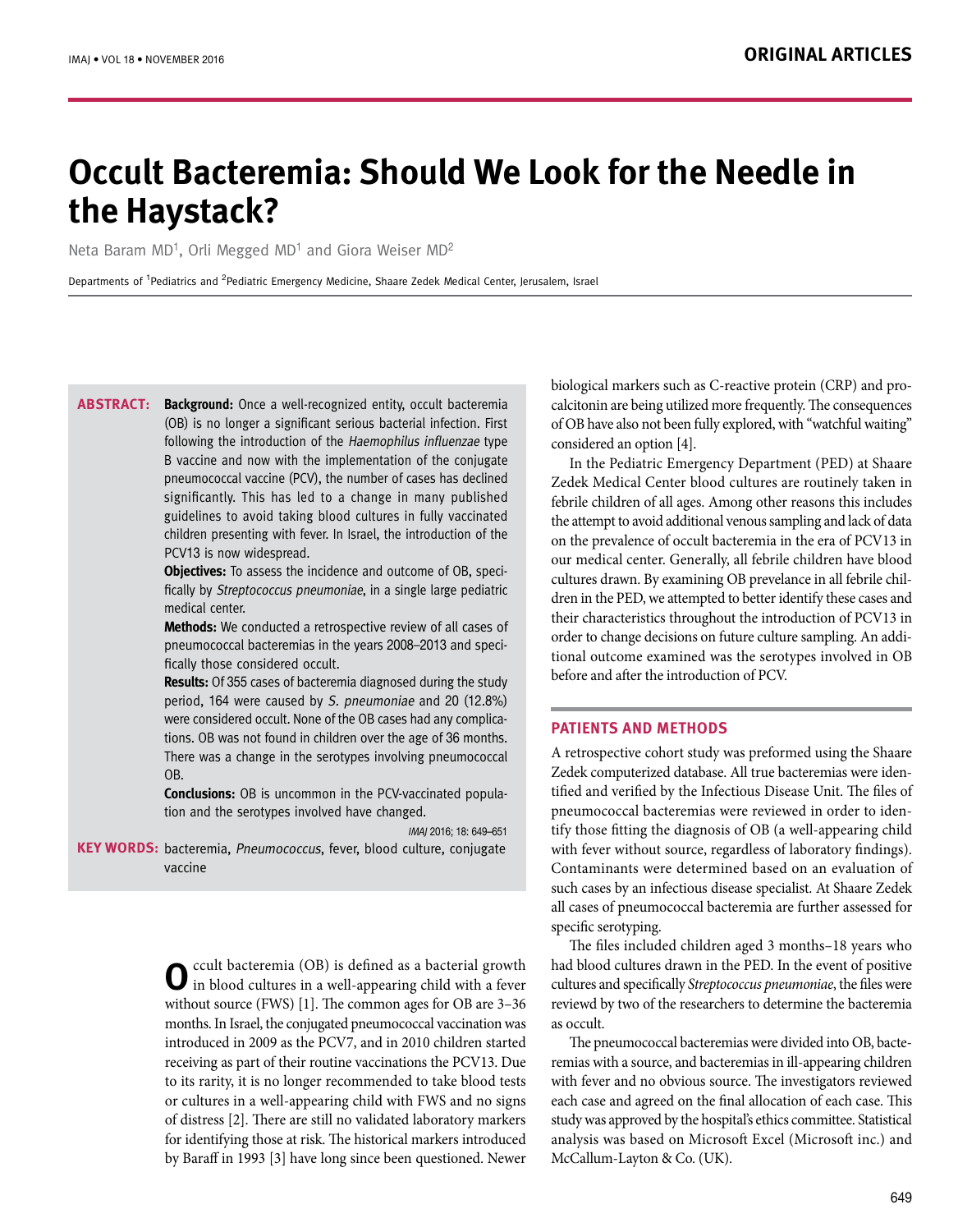# **RESULTS**

## **Bacteremias**

During the years 2008–2013 a total of 43,650 blood cultures were taken from febrile children. Of these, 354 cases were determined to be true bacteremias, of which 163 were caused by *S. pneumoniae* (46%). Other common causes were *S. aureus* (14%), *Haemophilus influenzae* (all types) (7%), *Escherichia coli* (6%) and group A *Streptococcus* (5%). Compared to other bacteremias, pneumococcal bacteremias showed the greatest decline.

# **Occult bacteremias** [Table 1]

Of 26 cases considered as occult, 20 were caused by *S. pneumoniae* (77.7%). The other causes were *Salmonella* spp. (2 cases), *H. influenza*e non-typable (2 cases), *Neisseria meningitidis* (1 case) and *Brucella melitensis* (1 case). The children with *S. pneumoniae* OB met the criteria originally set by Baraff [3] with white blood cell counts (WBC) above 15,000 cells and

**Table 1.** Bacteremia and occult bacteremia in the Department of Pediatrics at Shaare Zedek

| Non-pneumococcal<br><b>bacteremias</b> | <b>Pneumococcal bacteremias:</b><br>OB/non-occult (%) | Year |
|----------------------------------------|-------------------------------------------------------|------|
| 25                                     | 6/29(20)                                              | 2008 |
| 28                                     | 9/39(23)                                              | 2009 |
| 46                                     | 1/24(4)                                               | 2010 |
| 30                                     | 3/33(9)                                               | 2011 |
| 29                                     | 1/17(5)                                               | 2012 |
| 27                                     | 0/13(0)                                               | 2013 |

**Figure 1.** Pneumococcal serotypes

#### **Pneumococcal non-OB serotypes**







elevated absolute neutrophil counts. There were 12 males and 8 females with an average age of 22.2 months  $[SD \pm 8.77, 95\%]$ confidence interval (95%CI) 13.4–30.9]. An interesting finding was associated febrile seizures (FS) in 7 cases (33%). All cases of OB were discharged from the Emergency Department (ED). The majority of children were discharged with oral antibiotics (19/20) with one child receiving no treatment and one who received two doses of ceftriaxone and was then continued on oral antibiotics. Amoxicillin was the most commonly prescribed antibiotic (14/18) and four others received oral cefuroxime due to a suspected penicillin allergy. Two cases required admission. One was a 15 month old male who in addition had signs of glomerulonephritis and a 5 year old female who on readmission was described as "still looking ill to the parents." Only two cases were over the age of 36 months. One was later diagnosed with a lobar pneumonia and the second child, as mentioned previously, may not have met the standard of "well appearing." None of the pneumococcal OB cases developed complications [Table 2].

## **Pneumococcal bacteremia serotypes**

The distribution of serotypes was different between the bacteremia and OB groups. The OB group showed only single cases caused by serotypes 5 and 1, which accounted for approximately half of identified serotype bacteremias [Figure 1]. This may represent a direct effect of the coverage achieved by the PCV.

## **DISCUSSION**

This study shows the relative paucity of pneumococcal bacteremias in general and OB specifically. This may help in focusing the use of blood cultures and less as a sampling aid for febrile children. Although the number of cases of OB in this study is too small to draw statistical conclusions, it would seem that OB is rare in vaccinated febrile patients in the PED. By sampling all febrile children our results are more likely to avoid possible biases.

Our results show, as has been previously published, that introduction of the PCV led to a sharp decline in pneumococcal OB. This decline can be seen even though none of the patients with pneumococcal OB received PCV13, and only five were given at least one dose of PCV7. However, only partial information regarding vaccinations was available and in only 14 cases. In addition, cases of OB were managed orally with no significant

| <b>Table 2.</b> Characterists of occult bacteremia |                                       |  |
|----------------------------------------------------|---------------------------------------|--|
| Occult pneumococcal bacteremia (n)                 | 20                                    |  |
| Age (mean)                                         | 22.2 (SD $\pm$ 8.77, 95%Cl 13.4-30.9) |  |
| Gender (F/M)                                       | 8/12                                  |  |
| Discharge/Admission                                | 18/2                                  |  |
| Antibiotics (IV/oral/none)                         | 1/18/1                                |  |
| Complications                                      | O                                     |  |
|                                                    |                                       |  |